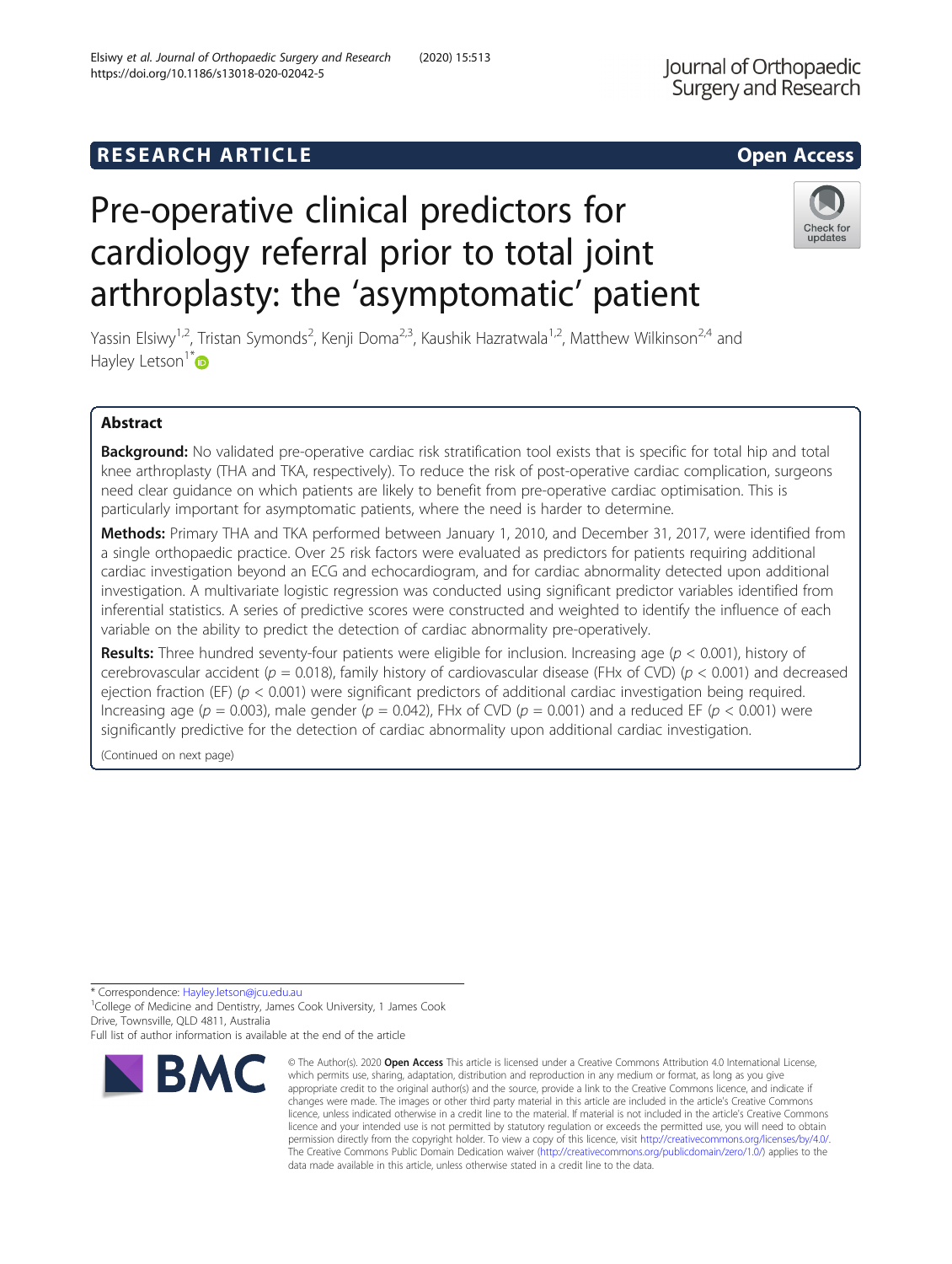#### (Continued from previous page)

**Conclusions:** Increasing age, male gender, FHx of CVD and decreased ejection fraction are important risk factors to consider for pre-operative cardiac optimisation in THA and TKA patients. These findings can be applied towards future predictive models, to determine which asymptomatic patients are likely to benefit from pre-operative cardiac referral.

**Keywords:** Cardiac, Arthroplasty, TKA, THA, Risk factor, Complication

# Background

Total joint arthroplasty (TJA) is the mainstay of treatment for end-stage osteoarthritis (OA) of the hip and knee, improving pain, function and quality of life [[1](#page-8-0)]. Cardiac complication represents a major cause of morbidity and mortality after TJA and is associated with increased hospital mortality, length of stay and health expenditure [\[2](#page-8-0)–[6](#page-8-0)]. Though rates of major cardiac complication are reported as low as 0.2–0.8%, this risk becomes increasingly significant given the projected 174 and 673% increase in total hip (THA) and total knee (TKA) arthroplasty, respectively, by 2030 in the USA [\[2,](#page-8-0) [7](#page-8-0)–[13\]](#page-8-0).

Previous studies have identified risk factors for postoperative cardiac complication in TKA and THA cohorts; however, a recent systematic literature review identified several limitations within the current literature [[14](#page-8-0)]. Firstly, there is inconsistency regarding which risk factors are significant predictors of cardiac complication. Secondly, few studies extended their findings by way of a predictive model of multiple significant risk factors that can be adopted for cardiac risk stratification prior to TJA. Although Waterman and colleagues proposed one such model using age ≥ 80 years, history of cardiac disease, and hypertension, this tool has not been validated and further work is required to determine the value of other important risk factors in pre-operative cardiac risk stratification [[3\]](#page-8-0). Therefore, no validated, orthopaedic-specific model(s) currently exist to facilitate pre-operative cardiac risk stratification. Although pre-operative referral for cardiac optimisation is clear-cut for the symptomatic patient already exhibiting signs of cardiovascular disease [[15\]](#page-9-0), the indication is less clear for asymptomatic patients not yet exhibiting clinical manifestations of a potential underlying and established cardiac disease.

The purpose of this study was to determine which risk factors should prompt orthopaedic surgeons to refer 'asymptomatic' patients for cardiac optimisation prior to TKA or THA. The primary objective being to identify risk factors which can be indicative of underlying and undiagnosed cardiac disease in an asymptomatic patient, which may otherwise place the patient at risk of cardiac complication peri- or post-TJA. Based on prior analysis, we hypothesised that age and history of cardiac disease will be significant predictors. However, we also sought to further determine the predictive value of additional potentially important risk factors [[14\]](#page-8-0). Significant risk factors identified in this study may contribute to the development of a more comprehensive cardiac risk stratification tool that may better guide pre-operative cardiac referral for the 'asymptomatic' TJA patient.

#### Methods

This study was approved by the Mater Health Services North Queensland Human Research Ethics Committee (Approval: MHS20180424-01). The study was a retrospective consecutive short series of data collected between January 1, 2010, and December 30, 2017, at a single orthopaedic practice in Australia. Patients eligible for inclusion were those who underwent a TKA or THA and received pre-operative cardiology assessment including an electrocardiogram (ECG) and echocardiogram (ECHO) as a baseline investigation. Pre-operative cardiology assessment was standard practice for all patients, regardless of suspected risk, for this institution. Surgery was performed by a single surgeon and pre-operative cardiology review was completed by one of seven cardiologists. Patients who underwent bilateral TKA or THA, revision arthroplasty, or had a surgical indication other than osteoarthritis were excluded. As this study aims to risk-stratify within an asymptomatic TJA population, patients identified to have symptomatic cardiac disease including angina, evidence of heart failure (New York Heart Association class > 1), orthopnoea, paroxysmal nocturnal dyspnoea, and/or peripheral oedema, at the initial surgical consultation, were excluded. A flowchart of the inclusion and exclusion criteria is provided as Supplementary Figure [1.](#page-8-0)

Data was collected by two investigators from electronic records. Variables were selected based on a prior systematic review examining risk factors for cardiac complication after TKA and THA [\[14\]](#page-8-0). The predictor variables included patient demographics; medical history (cardiac and noncardiac); family history of cardiac disease (FHx of CVD), defined as history of myocardial infarction, cardiac arrest, sudden cardiac death, ischaemic heart disease, coronary artery disease or congestive heart failure in a first-degree relative; and results of baseline cardiac investigation (ECG and ECHO). Data extracted were age, gender, body mass index (BMI), diabetes, hypertension (HTN), hypercholesterolaemia, smoking history, alcohol history, chronic kidney disease, chronic obstructive pulmonary disease, asthma, obstructive sleep apnoea, chronic heart failure, myocardial infarction, coronary artery disease (CAD),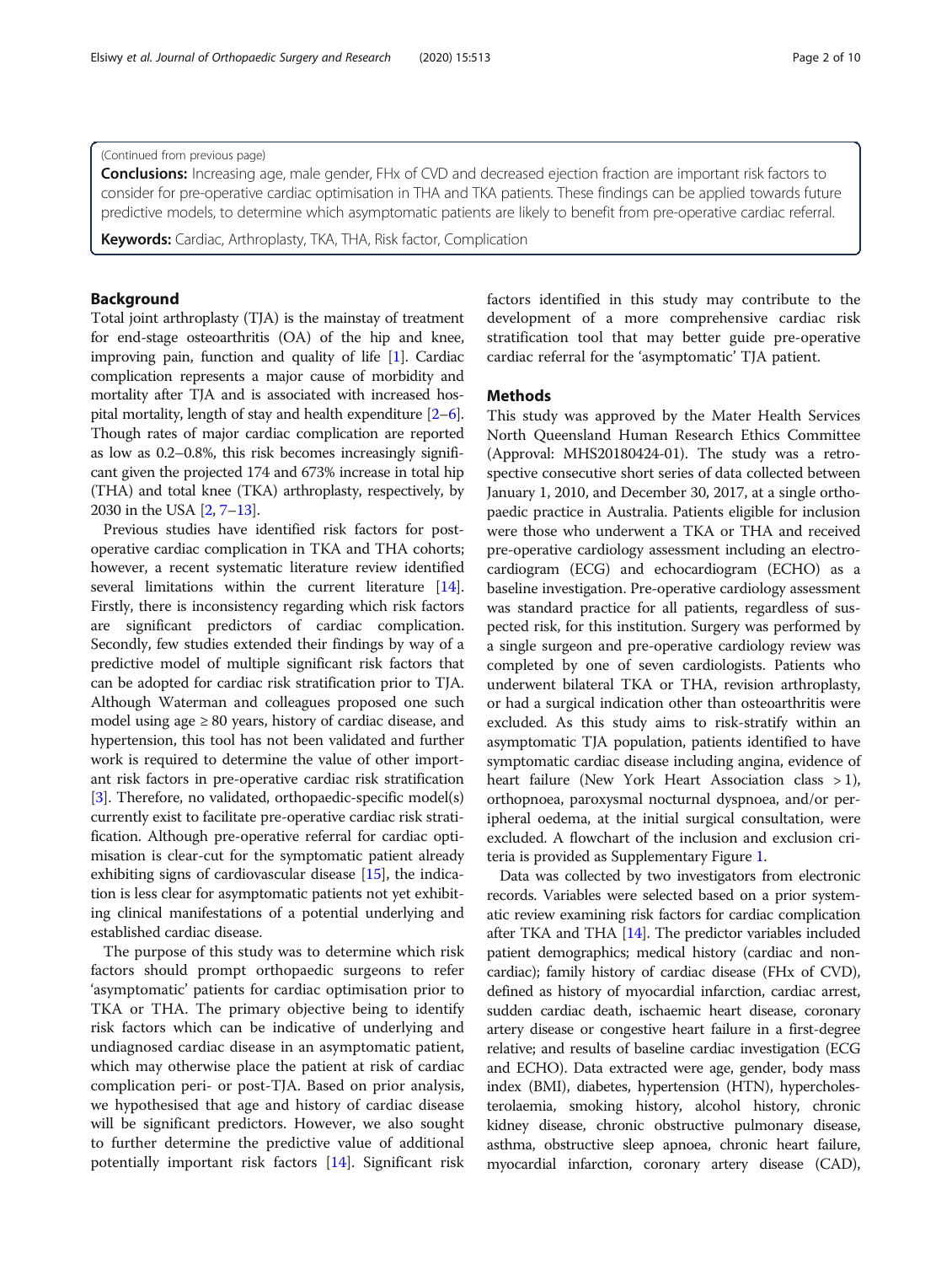valvular disease, arrhythmia, peripheral vascular disease, cerebrovascular accident (CVA) and venous thromboembolism [[14](#page-8-0)]. The outcome variables for this analysis were (1) additional cardiac investigation (ACI) ordered by cardiologist (e.g. angiogram, CT-coronary angiography (CTCA), stress test, or myocardial perfusion scan (MIBI)) and (2) abnormality detected upon additional cardiac investigation (ADACI). Post-operative cardiac complications (defined as cardiac event within 30 days), as well as surgical delays (defined as a change in the date of surgery for cardiac optimisation), and surgical cancellation by cardiologist, were also recorded.

## Statistical methodology

Data analysis was performed using SPSS 24.0 (IBM) with the alpha level set at 0.05. The measure of central tendency and dispersion was reported as mean ± standard deviation, and prevalence as frequencies. Based on Shapiro-Wilk test, continuous parameters were logtransformed prior to inferential statistical analyses. The discriminant and predictive capacities for ACI and ADACI were assessed using a three-tiered approach (Supplementary Figure [2\)](#page-8-0). Firstly, an independent  $t$  test was used to determine differences in age, BMI and ejection fraction (EF) between patients with, and without, the need for ACI, and between patients with, and without, ADACI. Similar inter-individual comparisons were conducted for all other nominal variables using a chisquared test of independence. Crude odds ratio and associated 95% confidence interval (CI) of all continuous and nominal variables were calculated using MedCalc (Version 19.0.7, Belgium). Secondly, a stepwise, multivariate logistic regression was conducted to determine whether the variables that were incorporated in the inferential statistics (i.e. independent variables) predicted ACI and ADACI (i.e. dependent variables). Adjusted odds ratio and associated 95% CI derived from the multivariate logistic regression were also reported. According to the Hosmer and Lemeshow test, the dependent variables were not significant  $(p)$ > 0.05), demonstrating appropriate goodness of fit for the multivariable logistic regression, and that the sample size provided sufficient predictive capacity for the model. Finally, the variance inflation factor of both multivariate logistic regression models were < 5 for the independent variables, indicating that the predictors demonstrated minimal multi-collinearity [\[16\]](#page-9-0).

Internal validation of significant predictor variables for ADACI Based on the performance of predictor variables in the multivariate logistic regression model, a series of predictive scores were constructed that weighted the influence of each predictor on the odds of a cardiac abnormality being detected upon additional cardiac investigation. Numerical variables were normalised against the mean of the cohort, while categorical variables were allocated an arbitrary value of 1 for presence of the risk factor and 0 for its absence. To determine the discriminant capacity for ADACI, receiver operator characteristics (ROC) curves were generated to compute the area under the curve or cstatistic (c-statistic; 95% CI). The model weighted predictors based on the odds of an abnormality detected upon additional cardiac investigation to closely reflect each risk factors' weight in the predictive model. Risk factors with an odds ratio  $1 \leq OR < 2$  were multiplied by 1 point,  $2 \leq$ OR < 3 multiplied by 2 points, and  $\geq$  3 multiplied by 3 points to produce a final score. The discriminative capability of the model was evaluated using the c-statistic. The stepwise, multivariate logistic regression allowed selection of pertinent predictors for the ROC curves. Appropriate model fitting of these explanatory variables were assessed via Hosmer-Lemeshow goodness of fit test, in conjunction with the likelihood-ratio chi-squared test. Accordingly, the results of the tests were not statistically significant, indicating that the statistical model was well calibrated, and our model improved from the null model. Furthermore, the Akaike information criterion was examined across several iterations as part of the stepwise process, with the model exhibiting the smallest value selected to ensure a better-fit model. The assumption of linearity of the multivariate logistic regression between the log odds and predictor variables was assessed using the Box-Tidwell test in Stata (version 16, Texas). With regard to the ROC curves, the cut-off demonstrating the greatest sensitivity and specificity was chosen.

# Results

#### Cohort composition and patient characteristics

A total of 374 patients were eligible for inclusion. Four hundred forty-three patients were directly identified based on the inclusion criteria, though THA and TKA are not the only procedures performed at this centre. From a total of 443 patients, 7 patients were excluded due to cancellation of surgery for non-medical reasons and 62 patients were excluded due to missing crucial data, namely ECG and ECHO reports, which were unable to be retrieved from medical records (Supplementary Figure [1](#page-8-0)). Of the 374 patients eligible for inclusion, 272 (72.7%) underwent TKA, and 102 (27.3%) underwent THA (Additional Table [1\)](#page-8-0). The mean age of the cohort was  $69.9 \pm 9.0$  years, and the majority of patients were male (54.0%). Hypertension was the most common risk factor (65.2%), followed by hypercholesterolaemia (57.8%) and diabetes (15.0%) (Additional Table [1\)](#page-8-0). More than one third (35.3%) of patients reported a previous cardiac history, and 19.3% reported a FHx of CVD. There were 22 (5.9%) current smokers and 91 (24.3%) ex-smokers in this population. The mean EF was 63.82 ± 8.28%, and an ECG abnormality was found in 115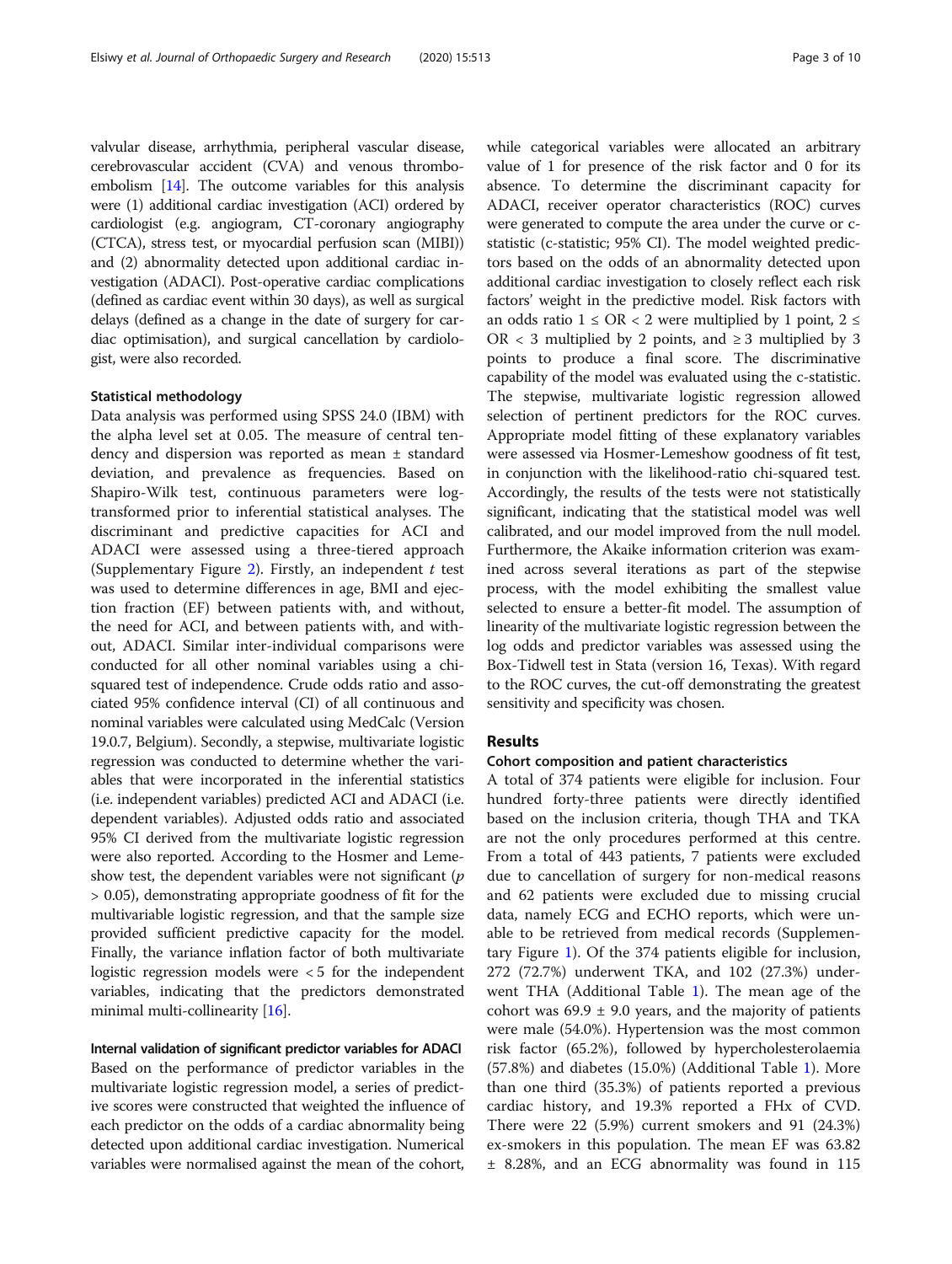| Variable                     | ACI                |                   | <b>Statistics</b>        |           |          |          |                |           |
|------------------------------|--------------------|-------------------|--------------------------|-----------|----------|----------|----------------|-----------|
|                              | Yes<br>$(n = 138)$ | No<br>$(n = 236)$ | $\overline{x^2}$         | $p$ value | z score  | Crude OR | 95% CI         | $p$ value |
| Demographics                 |                    |                   |                          |           |          |          |                |           |
| Age (years)                  | $72.3 \pm 8.7$     | $68.5 \pm 8.9$    | $\overline{\phantom{0}}$ | < 0.001   | $\equiv$ | 1.05     | $1.03 - 1.08$  | < 0.001   |
| Male                         | 81 (58.7%)         | 121 (51.3%)       | 1.93                     | 0.164     | 1.4      | 1.35     | $0.88 - 2.06$  | 0.170     |
| Female                       | 57 (41.3%)         | 115 (48.7%)       | 1.93                     | 0.164     | $-1.4$   | 0.74     | $0.48 - 1.13$  | 0.170     |
| BMI                          | $31.4 \pm 5.5$     | $31.1 \pm 5.3$    |                          | 0.592     |          | 1.01     | $0.97 - 1.05$  | 0.590     |
| Past medical Hx              |                    |                   |                          |           |          |          |                |           |
| Diabetes                     | 27 (19.6%)         | 29 (12.3%)        | 3.62                     | 0.057     | 1.9      | 1.74     | $0.98 - 3.08$  | 0.060     |
| Hypertension                 | 105 (76.1%)        | 139 (58.9%)       | 11.35                    | 0.001     | 3.4      | 2.22     | $1.39 - 3.55$  | < 0.001   |
| Hypercholesterolaemia        | 88 (63.8%)         | 128 (54.2%)       | 3.24                     | 0.072     | 1.8      | 1.49     | $0.96 - 2.29$  | 0.070     |
| Smoking                      | 11 (8.0%)          | 11 (4.7%)         | 5.97                     | 0.050     | 1.3      | 2.03     | $0.85 - 4.88$  | 0.110     |
| Ex-smoker                    | 41 (29.7%)         | 50 (21.2%)        | 5.97                     | 0.050     | 1.9      | 1.67     | $1.03 - 2.7$   | 0.040     |
| Alcohol                      | 13 (9.4%)          | 29 (12.3%)        | 0.72                     | 0.397     | $-0.8$   | 0.74     | $0.37 - 1.48$  | 0.400     |
| <b>CKD</b>                   | 12 (8.7%)          | 11 (4.7%)         | 2.47                     | 0.292     | 1.6      | 1.95     | $0.83 - 4.54$  | 0.120     |
| Asthma                       | 16 (11.6%)         | 28 (11.9%)        | 0.006                    | 0.938     | $-0.1$   | 0.97     | $0.51 - 1.87$  | 0.940     |
| COPD                         | $7(5.1\%)$         | $7(3.0\%)$        | 1.07                     | 0.300     | 1.0      | 1.75     | $0.60 - 5.09$  | 1.000     |
| OSA                          | 13 (9.4%)          | 3 (12.7%)         | 0.93                     | 0.336     | $-1.0$   | 0.71     | $0.36 - 1.42$  | 0.340     |
| Past CV Hx                   |                    |                   |                          |           |          |          |                |           |
| Cardiac Hx total             | 63 (45.7%)         | 69 (29.2%)        | 10.27                    | 0.001     | 3.2      | 2.03     | $1.31 - 3.15$  | 0.002     |
| CCF                          | $3(2.2\%)$         | $5(2.1\%)$        | 0.001                    | 0.972     | 0.0      | 1.03     | $0.24 - 4.36$  | 0.970     |
| M <sub>l</sub>               | 14 (10.1%)         | 14 (5.9%)         | 2.23                     | 0.135     | 1.5      | 1.79     | $0.83 - 3.88$  | 0.140     |
| CAD                          | 38 (27.5%)         | 36 (15.3%)        | 8.28                     | 0.004     | 2.9      | 2.11     | $1.26 - 3.53$  | 0.005     |
| Valvular disease             | 10 (7.2%)          | 15 (6.4%)         | 0.11                     | 0.739     | 0.3      | 1.15     | $0.50 - 2.64$  | 0.740     |
| Arrhythmia                   | 25 (18.1%)         | 30 (12.7%)        | 2.04                     | 0.154     | 1.4      | 1.52     | $0.85 - 2.71$  | 0.160     |
| <b>PVD</b>                   | 4(2.9%)            | 3(1.3%)           | 1.26                     | 0.262     | 1.1      | 2.32     | $0.51 - 10.52$ | 0.280     |
| <b>CVA</b>                   | 19 (13.8%)         | 8 (3.4%)          | 14.00                    | < 0.001   | 3.7      | 4.55     | $1.93 - 10.70$ | < 0.001   |
| VTE                          | 8 (5.8%)           | 6(2.5%)           | 2.56                     | 0.110     | 1.6      | 2.36     | $0.80 - 6.95$  | 0.120     |
| Family Hx of cardiac disease | 42 (30.4%)         | 30 (12.7%)        | 17.60                    | < 0.001   | 4.2      | 3.00     | $1.77 - 5.09$  | < 0.0001  |
| Baseline cardiac lx          |                    |                   |                          |           |          |          |                |           |
| ECG abnormality              | 53 (38.4%)         | 62 (26.3%)        | 6.02                     | 0.014     | 2.5      | 1.75     | $1.12 - 2.74$  | 0.001     |
| Ejection fraction (%)        | $62.0 \pm 10.2$    | $64.9 \pm 6.7$    | $\qquad \qquad -$        | 0.005     | $\equiv$ | 0.96     | $0.93 - 0.99$  | 0.002     |

<span id="page-3-0"></span>

|  |  |  |  | <b>Table 1</b> Risk factors associated with additional cardiac investigation |
|--|--|--|--|------------------------------------------------------------------------------|
|  |  |  |  |                                                                              |

Numerical predictor variables (age, BMI, ejection fraction) are presented as mean ± standard deviation and were assessed using an independent t test. Categorical predictor variables are presented as frequencies and were assessed using chi-squared test of independence. The crude ratio and associated 95% CI are also reported. Significant predictor variables are indicated by  $p < 0.05$ 

ACI additional cardiac investigation, OR odds ratio, BMI body mass index, CV cardiovascular, Hx history, CCF chronic heart failure, MI myocardial infarction, CAD coronary artery disease, PVD peripheral vascular disease, CVA cerebrovascular accident, VTE venous thromboembolism, CKD chronic kidney disease, COPD chronic obstructive pulmonary disease, OSA obstructive sleep apnoea, ECG electrocardiogram, Ix investigation

patients (30.7%) during pre-operative cardiology review (Additional Table [1\)](#page-8-0).

seven patients, with no other cardiac complications post-operatively.

In the total population, six patients did not proceed with surgery following cardiology review: one had severe valvular disease identified on history, one had ECG evidence of a prior infarction not previously known, two had evidence of severe stenosis on CTCA, and three were cancelled due to non-cardiac reasons. Postoperative arrhythmia (atrial fibrillation) was reported in

# Additional cardiac investigation (ACI)

One hundred thirty-eight patients underwent ACI following pre-operative cardiology review of ECG/ECHO. The mean age was  $72.3 \pm 8.7$  years, and age was found to be significantly associated with ACI ( $p < 0.001$ ) (Table 1). Hypertension, previous cardiac history and FHx of cardiac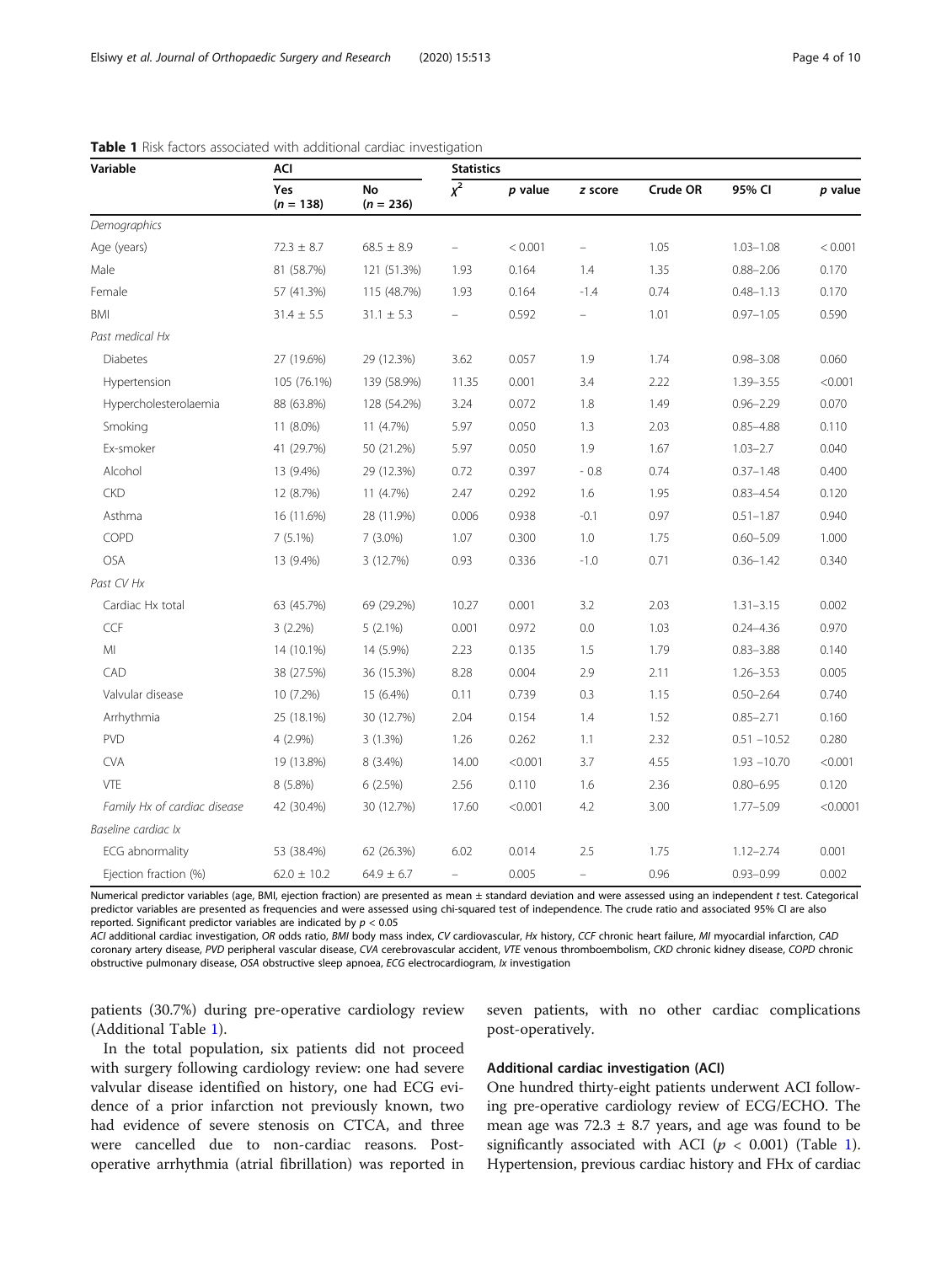disease were more prevalent in this cohort compared to the total patient population, and these variables were all significant for additional cardiac investigation ( $p = 0.001$ ,  $p = 0.001$  $p = 0.001$  and  $p < 0.001$ , respectively) (Table 1). More specifically, a history of CAD or CVA was significantly associated with ACI ( $p = 0.004$  and  $p < 0.001$ , respectively). An ECG abnormality, such as heart block, atrial fibrillation, evidence of prior ischaemic events, or ectopic beats, was detected in 38.4% patients that went on to have additional cardiac investigation ( $p = 0.010$ ). The mean EF was similar to the mean for the total patient population (62.0% vs. 63.8%), and EF was significantly associated with ACI ( $p =$ 0.005) (Table [1\)](#page-3-0).

According to the logistic regression, age (OR 1.06, 95% CI 1.03–1.09, p < 0.001), CVA (OR 3.83, 95% CI 1.26– 11.61,  $p = 0.018$ ) and FHx of CVD (OR 4.20, 95% CI 2.27–7.80,  $p<0.001$ ) significantly predicted the need for ACI, while increased EF was predictive of cardiologist not referring for further investigation (OR 0.94, 95% CI 0.91–0.97,  $p < 0.001$ ) (Table 2). Hypertension and coronary artery disease increased the likelihood of requiring ACI 1.63-fold and 1.67-fold, respectively; however, these risk factors were not significant predictors ( $p = 0.080$ and  $p = 0.106$ , respectively).

# Abnormality detected upon additional cardiac investigation (ADACI)

Fifty patients were found to have an abnormality upon additional cardiac investigation. The mean age was 73.3 ± 8.4 years, and age was found to be significantly associated with the incidence of an abnormal cardiac finding  $(p = 0.004)$  (Table [3\)](#page-5-0). Male gender was more prevalent compared with the total cohort (70% vs. 54%) and was

Table 2 Multivariate logistic regression for additional cardiac investigation

|                     |         |      |         |      | 95% CI |       |
|---------------------|---------|------|---------|------|--------|-------|
| <b>Predictors</b>   | β       | S.E  | р       | OR   | Low    | High  |
| Demographics        |         |      |         |      |        |       |
| Age                 | 0.06    | 0.02 | < 0.001 | 1.06 | 1.03   | 1.09  |
| <b>HTN</b>          | 0.49    | 0.28 | 0.080   | 1.63 | 0.94   | 2.83  |
| Cardiac history     |         |      |         |      |        |       |
| CAD                 | 0.51    | 0.32 | 0.106   | 1.67 | 0.90   | 3.12  |
| <b>CVA</b>          | 1.34    | 0.57 | 0.018   | 3.83 | 1.26   | 11.61 |
| FHx of CVD          | 1.44    | 0.32 | < 0.001 | 4.20 | 2.27   | 7.80  |
| Baseline cardiac Ix |         |      |         |      |        |       |
| ECG abnormality     | 0.29    | 0.28 | 0.309   | 1.34 | 0.77   | 2.33  |
| Ejection fraction   | $-0.06$ | 0.02 | < 0.001 | 0.94 | 0.91   | 0.97  |

Multivariate logistic regression results with adjusted odds ratios (OR) and associated 95% confidence intervals (Cl). Significant predictor variables are indicated by  $p < 0.05$ 

investigation, ECG electrocardiogram

significantly associated with ADACI ( $p = 0.015$ ), as were current and ex-smokers (both  $p = 0.009$ ) (Table [3](#page-5-0)). In contrast to the ACI group, cardiac history was not significantly associated with detection of an abnormality on additional cardiac investigation ( $p = 0.601$ ). However, CVA and FHx of CVD were significant ( $p = 0.010$  and  $p$ ) = 0.014, respectively). ECG abnormality ( $p = 0.005$ ) and EF ( $p < 0.001$ ) from baseline cardiac assessment were also both significantly associated with ADACI (Table [3\)](#page-5-0).

A total of 17 patients in the ADACI group had a surgical delay by the cardiologist to undergo pre-operative cardiac optimisation, whereas the remaining patients were able to be optimised without surgical delay. In the delayed group, 12 had an ECG abnormality, either atrial fibrillation or heart block, and five had an EF < 50% at baseline. Consequently, 15 had an abnormal angiogram and two had an abnormal MIBI.

Logistic regression revealed increased age, male gender, FHx of CVD, and reduced EF significantly predicted detection of a cardiac abnormality pre-operatively (Table [4](#page-6-0)). For every increased year in age, there was a significant 7% increase in ADACI (OR 1.07; 1.02-1.12 95% Cl,  $p =$ 0.003), while every percentage increase in EF reduced the likelihood of finding an abnormality by 7% (OR 0.93; 0.89–0.97 95% Cl,  $p < 0.001$ ). Male gender was also a significant predictor for ADACI (OR 2.22; 1.03–4.79 95% Cl,  $p = 0.042$ ). FHx of CVD was a strong predictor and significantly increased the likelihood of finding a cardiac abnormality 3.6-fold (OR 3.61; 1.65–7.89 95% CI,  $p = 0.001$ ). Smoking status and history of CVA did not demonstrate any significant predictive capacity (Table [4\)](#page-6-0).

To further validate these findings, significant predictors for ADACI were evaluated in a predictive model using ROC curve analysis. EF and Age were normalised against the mean of the cohort, with a Mean EF of 63.8% and a Mean Age of 69.9 years. As outlined in the "Methods" section, the model weighted the influence of the predictor variables based on the odds ratio produced by the logistic regression, as follows:  $(2^*$  Gender) +  $(3^*$ FHx of CVD) + (Mean EF/Patient EF) + (Age/Mean Age). This model produced a cut-off score of 3.99 and maintained reasonable predictive capacity (c-statistic = 0.71), with 70% sensitivity and 65% specificity, and good calibration ( $p > 0.05$ ).

# **Discussion**

Cardiovascular complication continues to represent up to 20% of all major post-operative complication following TJA [[12](#page-8-0), [14](#page-8-0)] and will become increasingly important with an ageing, increasingly obese, and more medically complex arthroplasty population [\[12,](#page-8-0) [17](#page-9-0), [18\]](#page-9-0). Pre-operative cardiology optimisation is essential to reduce post-operative cardiac events. However, no validated, orthopaedic-specific cardiac risk stratification tools are available to guide

HTN hypertension, CAD coronary artery disease, CVA cerebrovascular accident, FHx family history, CVD cardiovascular disease, Ix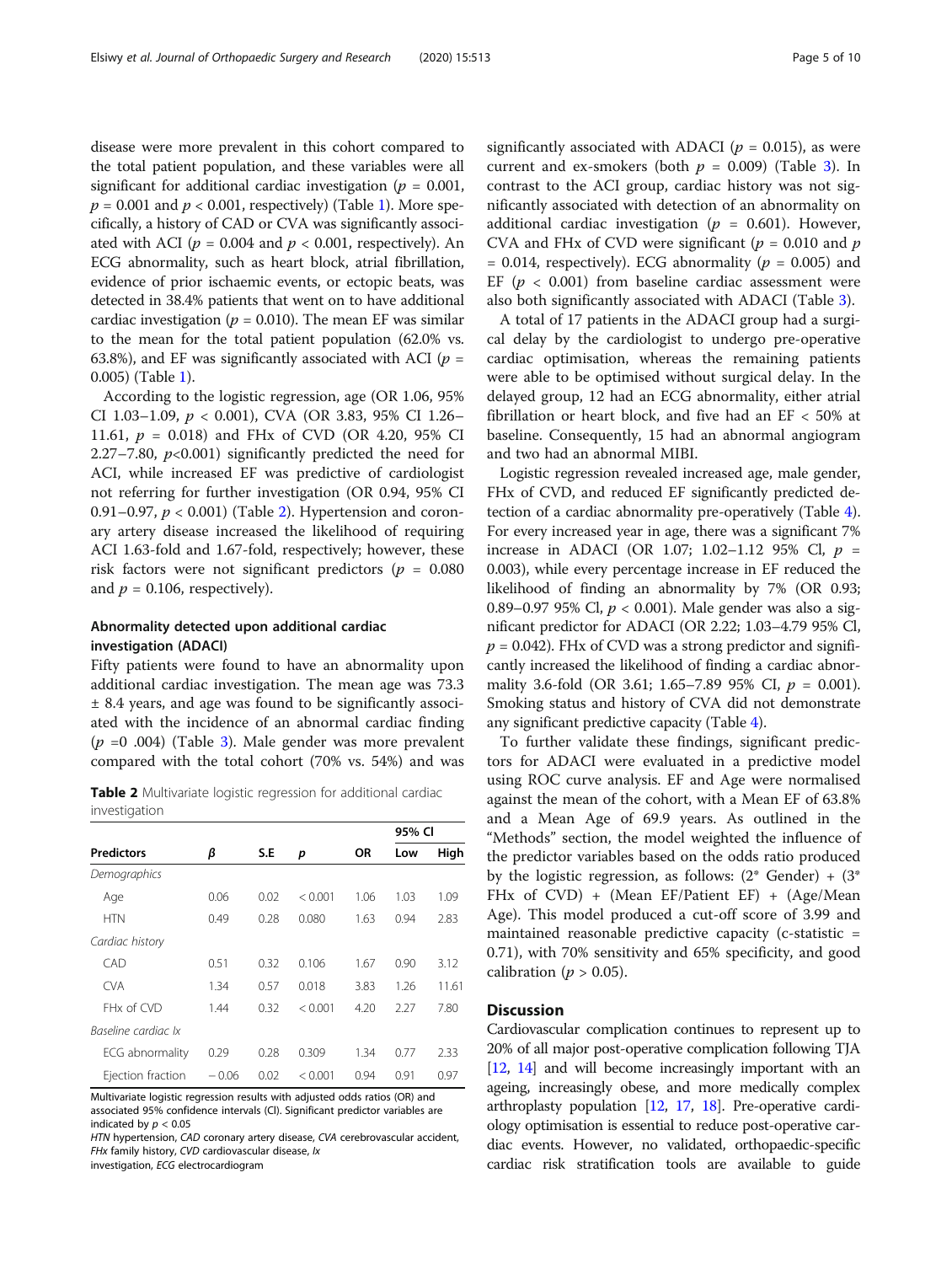|                              | <b>ADACI</b>    |                |                          | <b>Statistics</b> |                |          |                |           |
|------------------------------|-----------------|----------------|--------------------------|-------------------|----------------|----------|----------------|-----------|
|                              | Yes $(n = 50)$  | No $(n = 324)$ | $\overline{x^2}$         | $p$ value         | z score        | Crude OR | 95% CI         | $p$ value |
| Demographics                 |                 |                |                          |                   |                |          |                |           |
| Age (years)                  | $73.3 \pm 8.4$  | $69.4 \pm 9.0$ | $\overline{\phantom{a}}$ | 0.004             | $\overline{a}$ | 1.05     | $1.02 - 1.09$  | 0.005     |
| Male                         | 35 (70%)        | 167 (51.5%)    | 5.94                     | 0.015             | 2.4            | 2.19     | $1.15 - 4.17$  | 0.020     |
| Female                       | 15 (30%)        | 157 (48.5%)    | 5.94                     | 0.015             | $-2.4$         | 0.46     | $0.24 - 0.87$  | 0.020     |
| <b>BMI</b>                   | $31.4 \pm 5.9$  | $31.2 \pm 5.3$ | $\overline{\phantom{a}}$ | 0.880             | $\frac{1}{2}$  | 1.01     | $0.95 - 1.06$  | 0.870     |
| Past medical Hx              |                 |                |                          |                   |                |          |                |           |
| <b>Diabetes</b>              | 9 (18%)         | 47 (14.5%)     | 0.42                     | 0.519             | 0.6            | 1.30     | $0.59 - 2.84$  | 0.520     |
| Hypertension                 | 37 (74%)        | 207 (63.9%)    | 1.95                     | 0.162             | 1.4            | 1.61     | $0.82 - 3.15$  | 0.170     |
| Hypercholesterolaemia        | 30 (60.0%)      | 186 (57.4%)    | 0.12                     | 0.730             | 0.3            | 1.11     | $0.61 - 2.04$  | 0.730     |
| Smoking                      | 6 (12.0%)       | 16 (4.9%)      | 9.52                     | 0.009             | 2.0            | 3.39     | $1.22 - 9.42$  | 0.020     |
| Ex-smoker                    | 18 (36.0%)      | 73 (22.5%)     | 9.52                     | 0.009             | 2.1            | 2.23     | $1.16 - 4.29$  | 0.020     |
| Alcohol                      | 6 (12.0%)       | 36 (11.1%)     | 0.03                     | 0.853             | 0.2            | 1.09     | $0.43 - 2.74$  | 0.850     |
| Asthma                       | 7 (14.0%)       | 37 (11.4%)     | 0.28                     | 0.598             | 0.5            | 1.26     | $0.53 - 3.01$  | 0.600     |
| COPD                         | $2(4.0\%)$      | 12 (3.7%)      | 0.01                     | 0.918             | 0.1            | 1.08     | $0.24 - 4.99$  | 0.920     |
| OSA                          | 4 (8.0%)        | 39 (12.0%)     | 0.69                     | 0.405             | $-0.8$         | 0.64     | $0.22 - 1.86$  | 0.410     |
| Past CV Hx                   |                 |                |                          |                   |                |          |                |           |
| Cardiac Hx total             | 16 (32%)        | 116 (35.8%)    | 0.27                     | 0.601             | $-0.5$         | 0.84     | $0.45 - 1.59$  | 0.600     |
| CCF                          | $0(0.0\%)$      | 8 (2.5%)       | 1.26                     | 0.261             | $-1.1$         | 0.37     | $0.02 - 6.49$  | 0.500     |
| MI                           | 6 (12.0%)       | 22 (6.8%)      | 1.70                     | 0.193             | 1.3            | 1.87     | $0.72 - 4.87$  | 0.200     |
| CAD                          | 11 (22%)        | 63 (19.4%)     | 0.18                     | 0.673             | 0.4            | 1.14     | $0.56 - 2.34$  | 0.710     |
| Valvular disease             | 5 (10.0%)       | 20 (6.2%)      | 1.02                     | 0.313             | 1.0            | 1.69     | $0.60 - 4.73$  | 0.320     |
| Arrhythmia                   | 6 (12.0%)       | 49 (15.1%)     | 0.34                     | 0.562             | $-0.6$         | 0.79     | $0.32 - 1.94$  | 0.610     |
| <b>PVD</b>                   | $2(4.0\%)$      | 5(1.5%)        | 1.42                     | 0.233             | 1.2            | 2.66     | $0.50 - 14.09$ | 0.250     |
| <b>CVA</b>                   | 8 (16.0%)       | 19 (5.9%)      | 6.64                     | 0.010             | 2.6            | 2.45     | $1.04 - 5.74$  | 0.040     |
| VTE                          | 4 (8.0%)        | $10(3.1\%)$    | 2.90                     | 0.088             | 1.7            | 2.73     | $0.82 - 9.07$  | 0.100     |
| <b>CKD</b>                   | $3(6.0\%)$      | 20 (6.2%)      | 0.47                     | 0.790             | 0.0            | 0.97     | $0.28 - 3.37$  | 0.970     |
| Family Hx of cardiac disease | 16 (32.0%)      | 56 (17.3%)     | 6.03                     | 0.014             | 2.5            | 2.25     | 1.16-4.36      | 0.020     |
| Baseline cardiac lx          |                 |                |                          |                   |                |          |                |           |
| ECG abnormality              | 24 (48.0%)      | 91 (28.1%)     | 8.07                     | 0.005             | 2.8            | 2.36     | 1.29-4.33      | 0.005     |
| Ejection fraction (%)        | $58.9 \pm 11.6$ | $64.6 \pm 7.3$ |                          | 0.002             | $\frac{1}{2}$  | 0.93     | $0.89 - 0.96$  | < 0.001   |

<span id="page-5-0"></span>Table 3 Risk factors associated with abnormality detected upon additional cardiac investigation

Numerical predictor variables (age, BMI, ejection fraction) are presented as mean ± standard deviation and were assessed using an independent t test. Categorical predictor variables are presented as frequencies and were assessed using chi-squared test of independence. The crude ratio and associated 95% CI are also reported. Significant predictor variables are indicated by  $p < 0.05$ 

ADACI abnormality detected upon additional cardiac investigation, OR odds ratio, BMI body mass index, CV cardiovascular, Hx history, CCF chronic heart failure, MI myocardial infarction, CAD coronary artery disease, PVD peripheral vascular disease, CVA cerebrovascular accident, VTE venous thromboembolism, CKD chronic kidney disease, COPD chronic obstructive pulmonary disease, OSA obstructive sleep apnoea, Ix investigation, ECG electrocardiogram

orthopaedic referral of patients to cardiology [\[3](#page-8-0), [19](#page-9-0)–[21](#page-9-0)]. There has been no previous research on cardiac referral for the asymptomatic preoperative TJA population in which cardiac disease not yet exhibiting clinical manifestation but capable of contributing to risk of postoperative cardiac complication may exist. Over-referral is unsustainable  $[4, 22-24]$  $[4, 22-24]$  $[4, 22-24]$  $[4, 22-24]$  $[4, 22-24]$  $[4, 22-24]$  $[4, 22-24]$  and may unnecessarily delay surgery  $[25, 26]$  $[25, 26]$  $[25, 26]$  $[25, 26]$ ; however under-referral may lead to missed pre-operative optimisation for asymptomatic patients who otherwise would have benefited, and may contribute to post-operative cardiac complication.

The need for a pre-operative risk stratification tool for lower limb arthroplasty was recognised by Waterman et al., who proposed the TJA Cardiac Risk Index Score [[3\]](#page-8-0). Though the results of this study are promising, their use of the National Surgical Quality Improvement Program (NSQIP) database limited their analysis as only risk factors recorded in the database could be evaluated, and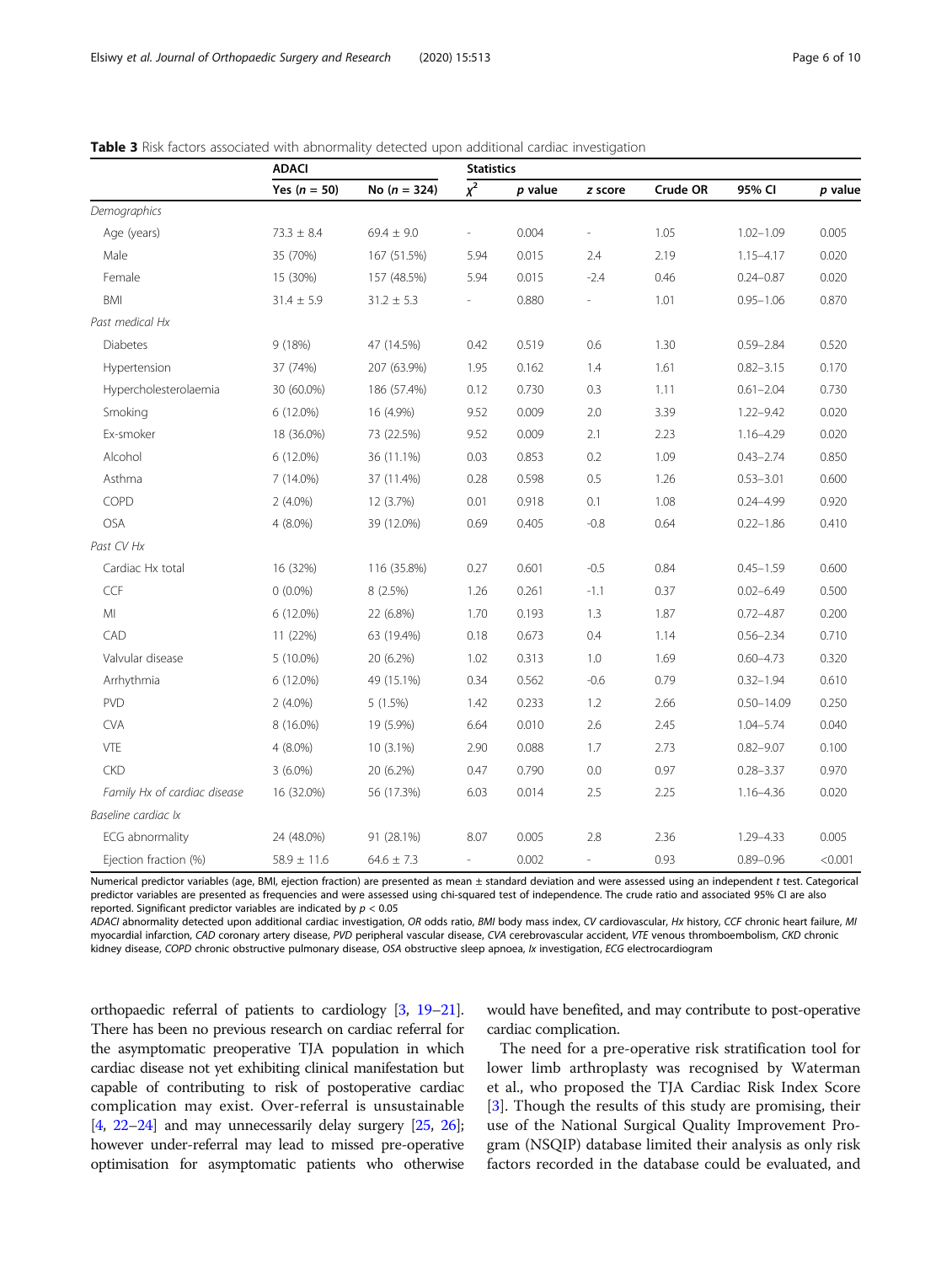|                     |         |      |         |      | 95% Cl |      |
|---------------------|---------|------|---------|------|--------|------|
| <b>Predictors</b>   | β       | S.E  | p       | OR.  | Low    | High |
| Demographics        |         |      |         |      |        |      |
| Age                 | 0.07    | 0.02 | 0.003   | 1.07 | 1.02   | 1.12 |
| Gender              | 0.80    | 0.39 | 0.042   | 2.22 | 1.03   | 4.79 |
| Current smoker      | 0.80    | 0.67 | 0.231   | 2.22 | 0.60   | 8.17 |
| Fx-smoker           | $-0.46$ | 0.40 | 0.250   | 0.63 | 0.29   | 1.38 |
| Cardiac history     |         |      |         |      |        |      |
| <b>CVA</b>          | 1.01    | 0.59 | 0.087   | 2.74 | 0.86   | 8.71 |
| Family history      |         |      |         |      |        |      |
| FHx of CVD          | 1.28    | 0.40 | 0.001   | 3.61 | 1.65   | 7.89 |
| Baseline cardiac Ix |         |      |         |      |        |      |
| ECG abnormality     | 0.23    | 0.39 | 0.556   | 1.26 | 0.59   | 2.68 |
| Ejection fraction   | $-0.08$ | 0.02 | < 0.001 | 0.93 | 0.89   | 0.97 |

<span id="page-6-0"></span>Table 4 Multivariate logistic regression for abnormality detected upon additional cardiac investigation

Multivariate logistic regression results for abnormality detected upon additional cardiac investigation with adjusted odds ratios (OR) and associated 95% confidence intervals (Cl). Significant predictor variables are indicated by  $p$  $< 0.05$ 

CVA cerebrovascular accident, FHx family history, CVD cardiovascular disease, Ix investigation, ECG electrocardiogram

patient follow-up was limited to only 30 days postoperative [[3,](#page-8-0) [27](#page-9-0)]. Improved cohort design and broader evaluation of risk factors is required to determine all risk factors that should guide pre-operative cardiology referral. Risk factors identified by the recent review by Elsiwy et al. were evaluated in this series and tested for their capacity to predict the need for additional cardiac investigation pre-operatively and abnormality detected upon additional cardiac investigation. Uniquely in this study, all patients, including asymptomatic patients without known cardiac disease, were referred to cardiology preoperatively for ECG/ECHO, thereby avoiding the bias of selective referral of only higher-risk patients. Furthermore, in contrast to all previous literature, risk factors in this study were not measured against their capacity to predict post-operative cardiac events, but rather the ability to predict cardiologist referral for additional investigation pre-operatively, and cardiac abnormalities detected during additional investigation, which may prompt cardiac optimisation and/or surgical delay. The additional advantage of examining these outcome variables in a population that has all been referred to cardiology is that the overall cardiovascular profile of an asymptomatic population can be determined, patients with silent disease can be identified and risk factors which can better guide pre-operative cardiac referral can be determined.

Importantly, our cohort had a demographic profile comparable to previous arthroplasty populations

described in the literature. The mean age and the cardiac complication rate (1.87%) was similar to the Waterman study [\[3](#page-8-0), [14](#page-8-0)], while the cardiovascular risk profile of our cohort was similar to that described by Łęgosz et al. in their analysis of cardiovascular risk of arthroplasty populations [[4\]](#page-8-0). No patients in our series suffered a major cardiac event or post-operative mortality, reflecting the experience and expertise of the orthopaedic surgeon. Given the small cohort size of 374 patients, this is also consistent with the low rates of mortality (0.18%) and incidence of major cardiac complication (myocardial infarction or cardiac arrest) previously reported  $(0.2%)$  $(0.2%)$  $(0.2%)$   $[2, 3]$  $[2, 3]$  $[2, 3]$ , but may also be due to the fact that all patients were referred for cardiology review and optimisation pre-operatively. The importance of this is further demonstrated by the finding of ischaemic lesions during ACI in 17 'asymptomatic' patients that went on to have surgical delays.

By assessing predictors of additional cardiac investigation, this study highlights for the first time the risk factors that cardiologists are more likely to utilise for pre-operative risk stratification of TKA and THA patients. In this series, cardiologists were more likely to conduct additional cardiac investigation based on increasing age, FHx of CVD, previous CVA, and reduced EF. Of interest, although CVA was considered important by the cardiologists, it did not show a significant predictive capacity for detecting cardiac abnormality. The link between CVA and post-operative cardiac complication is controversial [[14\]](#page-8-0); however, these results support previous literature in which CVA was not significantly associated with post-operative cardiac complication [\[2](#page-8-0), [7\]](#page-8-0). In contrast, reduced EF was a consistent predictor for both ACI and ADACI, though current literature does not support the use of routine echocardiogram in preoperative cardiovascular screening [\[28](#page-9-0), [29](#page-9-0)].

For cardiac risk stratification, the detection of a cardiac abnormality is most relevant, and these patients are most likely to benefit from pre-operative cardiac optimisation since they have demonstrated cardiac disease. Similar to multiple studies showing a strong association between increasing age and post-THA and TKA cardiac complication [\[2](#page-8-0), [3,](#page-8-0) [7](#page-8-0), [10](#page-8-0)–[12](#page-8-0)], our analysis demonstrated a significant predictive capacity of every year of increase in age for the detection of a cardiac abnormality preoperatively. Male gender was also a significant predictor for ADACI and should therefore be considered in preoperative risk stratification. Interestingly, this was not reported by Waterman et al., although the influence of male gender on increasing the risk of cardiovascular complication is well established in the literature [\[10](#page-8-0), [13](#page-8-0)]. A 3.6-fold increased risk of detecting a cardiac abnormality with a FHx of CVD suggests that this risk factor should also be considered in pre-operative cardiac risk stratification. Notably, this risk factor has not been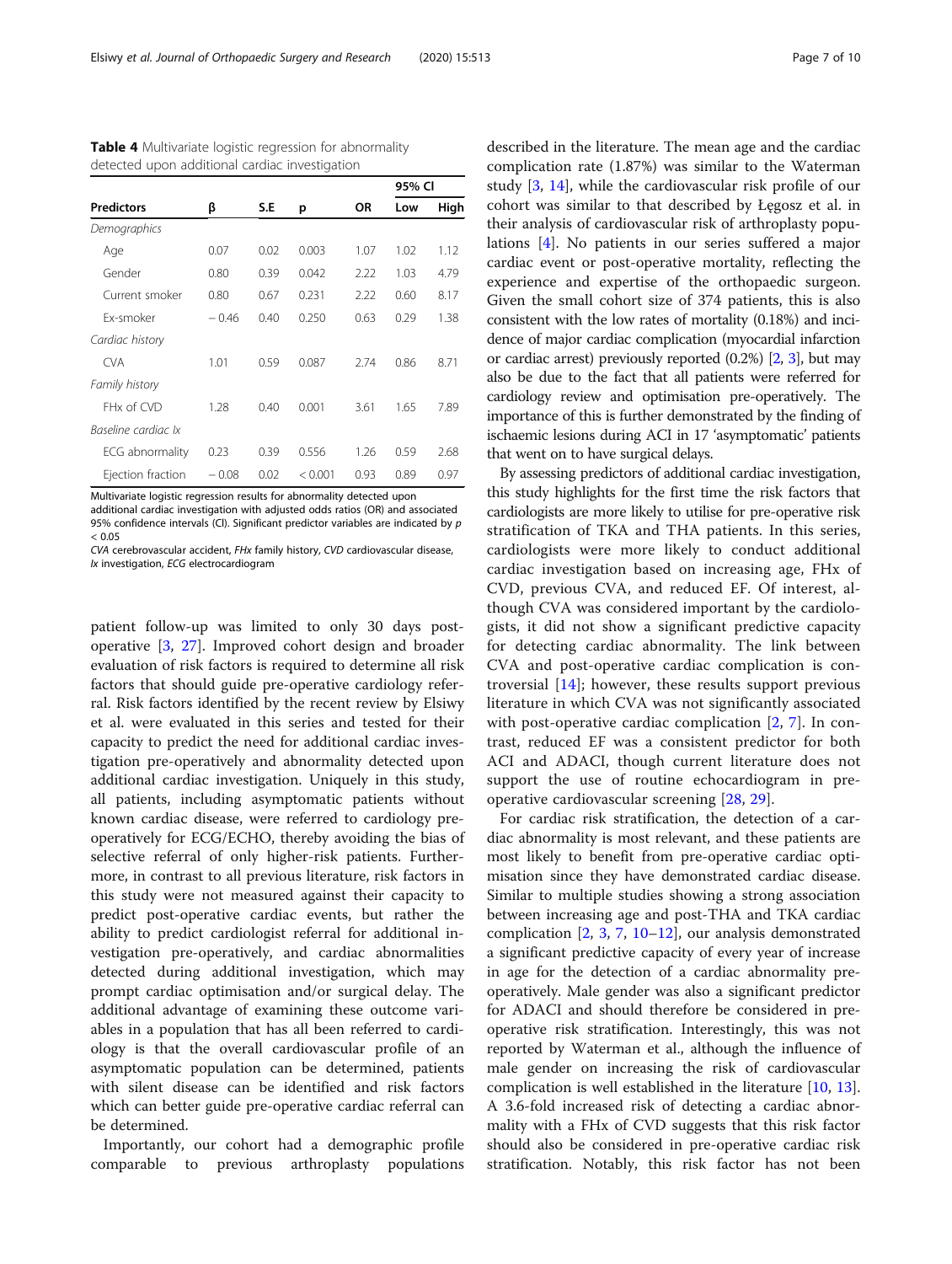considered in this context in previous literature and was not addressed in the review by Elsiwy et al. [\[14](#page-8-0)]. Although family history is a long-established risk factor for cardiovascular disease, perhaps it has not been considered in previous arthroplasty studies due to its nonmodifiable nature [[30](#page-9-0)]. In contrast to having a family history, patient cardiac history was not a significant predictor for ADACI. While an association between previous cardiac history and post-operative cardiac complication has been reported [[2](#page-8-0), [3](#page-8-0), [7](#page-8-0), [11](#page-8-0), [12](#page-8-0), [31](#page-9-0)], it is possible that patients in the current study were previously optimised so the influence of their cardiac history had been mitigated or reversed. This is also potentially true of patients with diabetes, hypertension, hypercholesterolaemia and other risk factors linked to cardiac complication post-TJA in the literature that did not show significance in our series.

These findings that increased age, male gender, FHx of CVD and decreased ejection fraction predicted cardiac abnormality were internally validated in a predictive model that produced a statistically significant c-statistic > 0.70 which was equivalent to the model proposed by Waterman [\[3](#page-8-0)], and had reasonable discriminative capacity and no evidence of statistically significant lack of fit  $(p > 0.05)$  [[32\]](#page-9-0). The proposed model demonstrates an innovative method of producing an algorithm that can be used to risk-stratify TJA patients and guide preoperative cardiac referral. In contrast to the methods previously described by Waterman et al. [3] and several other surgical risk calculators [[19](#page-9-0), [21,](#page-9-0) [33](#page-9-0)] where various iterations are tested until the highest c-statistic is obtained, risk factors included in the our model were weighted based on their odds ratios, taking into consideration the individual influence of each risk factor.

## Limitations

The authors acknowledge several limitations that prevent translation of the proposed risk stratification model into clinical practice at this time. Due to the small population, additional risk factors that occur in low incidence within this population were unable to be accurately investigated, and continuous variables age and EF were not able to be stratified to evaluate specific ranges. Small sample size may also explain why being a previous or current smoker showed significant association but did not achieve significant predictive capacity in the regression model, in contrast to current literature [[14\]](#page-8-0). Furthermore, some parameters such as the American Society of Anesthesiologists (ASA) score, which has previously shown significance in the literature, were not available in this data set [\[3](#page-8-0)]. However, this study avoids the inherent limitations of larger database-driven studies already discussed and provides a unique cohort of asymptomatic patients, who were all

referred to cardiology prior to TKA or THA. Another limitation is the inclusion of EF as a predictive risk factor. Since routine echocardiography is not currently evidence-based practice  $[29]$  $[29]$ , not all patients will have this measurement readily available for pre-operative risk stratification. There is evidence, however, that echocardiography has a role in pre-operative evaluation of higher risk patients [\[29](#page-9-0)]. Given the results of the current study which suggest that even asymptomatic TJA patients may be high risk if they are over 70, male and have a family history of cardiovascular disease, the benefit of echocardiography in this subset of patients needs further evaluation. While the bias of cardiac referral has been removed in this study, there is still potential bias in the provision of additional cardiac investigation by the cardiologist. We attempted to minimise this bias by including seven different cardiologists, and the consistency between regression models of ACI and ADACI suggest appropriate selection of patients for additional cardiological intervention in this study. Finally, the categorical representation of risk factors such as hypertension, diabetes and hypercholesterolaemia does not distinguish between patients in whom these comorbidities are well controlled versus poorly controlled. Future studies should aim to collect objective parameters such as systolic blood pressure, blood sugar level and total cholesterol so as to improve assessment of the impact of these comorbidities.

# Clinical implications and future research

Despite these limitations, the predictive model presented here has broader implications for clinical practice which may be used to assist orthopaedic surgeons with more evidence-based referral to cardiology prior to TJA. The finding that a family history of cardiovascular disease had the greatest power in our model suggests the presence of this risk factor should prompt the surgeon to refer for pre-operative cardiac assessment. In the absence of FHx of CVD, male patients should also be referred given that a male of mean age and with a mean EF would reach the model cut-off score. This study also highlights the value of age and ejection fraction in determining which patients would benefit from pre-operative cardiology referral prior to undergoing TKA or THA. Additionally, the proposed model may serve as an example for future studies attempting to create a TJA-specific pre-operative cardiac referral tool, particularly for asymptomatic patients. Future investigations in this area should employ larger and more tailored patient cohorts that are specifically designed to develop a comprehensive tool that considers all risk factors associated with cardiac complication post-TJA that have been identified in the literature.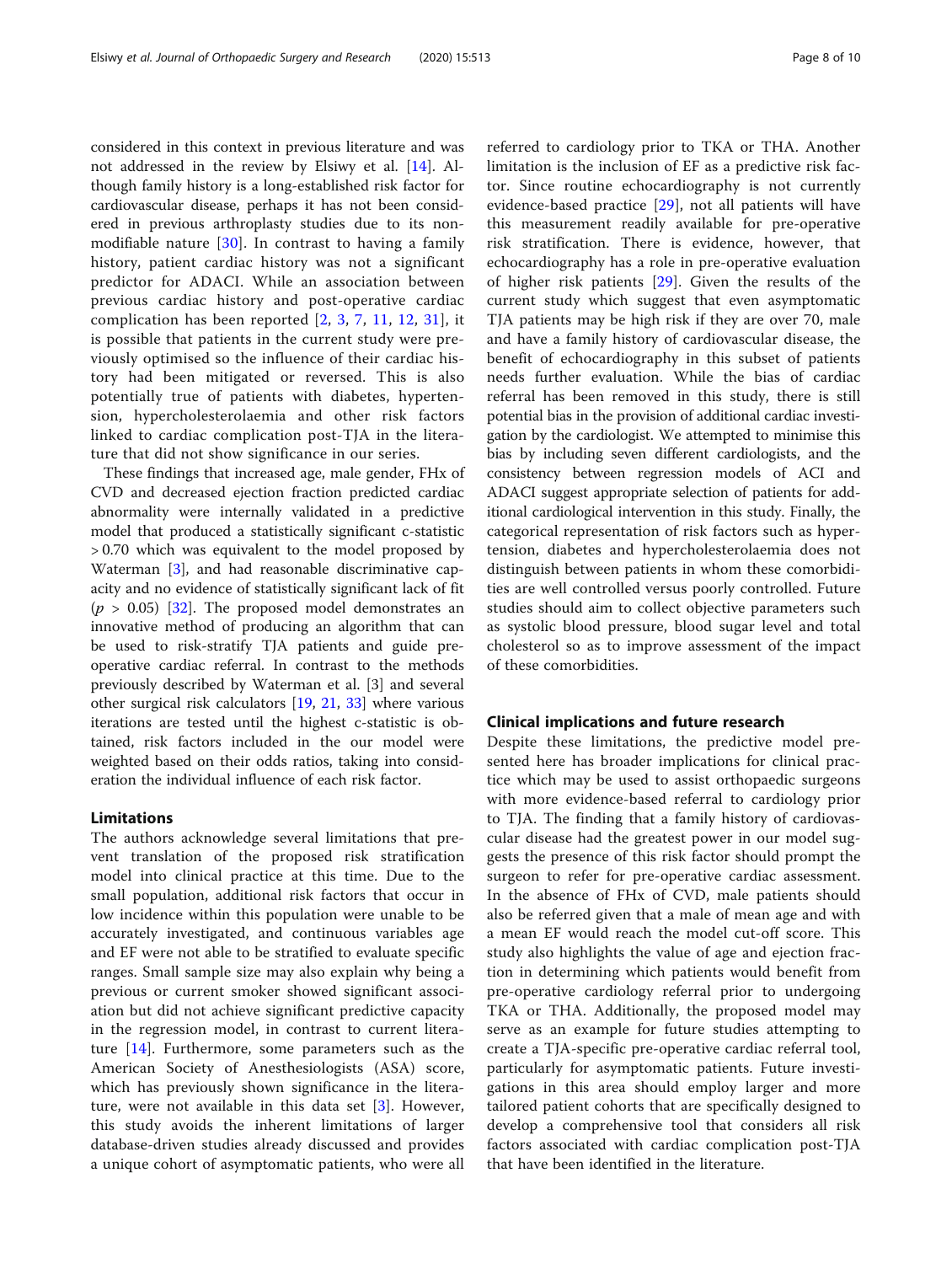# <span id="page-8-0"></span>Conclusions

As arthroplasty procedures increase exponentially, a validated pre-operative cardiac risk stratification tool is crucial to assist decision-making by orthopaedic surgeons with regard to patient referral for pre-operative cardiac optimisation. Increasing age, male gender, FHx of CVD, and reduced EF were identified as significant predictors for detection of cardiac abnormality in asymptomatic patients on pre-operative work-up. Future predictive models require larger cohorts which evaluate all potential risk factors of post-operative cardiac complication. Targeted pre-operative cardiac optimisation will not only reduce the risk of post-operative cardiac complication, but also has the potential to reduce health expenditure and surgical delays.

#### Supplementary Information

The online version contains supplementary material available at [https://doi.](https://doi.org/10.1186/s13018-020-02042-5) [org/10.1186/s13018-020-02042-5.](https://doi.org/10.1186/s13018-020-02042-5)

Additional file 1. Table 1. Demographic characteristics and risk factors of patients in the total patient population. Supplementary Figure 1: Inclusion and exclusion criteria. TKA = total knee arthroplasty; THA = total hip arthroplasty; ECG = electrocardiogram; ECHO = echocardiogram. Supplementary Figure 2: A simplified flowchart of the analytical process. All data analysis used SPSS, V.24,  $P < 0.05$  statistically significant. TKA = Total Knee Arthroplasty; THA = Total Hip Arthroplasty.

#### Abbreviations

ACI: Additional cardiac investigation; ADACI: Abnormality detected on additional cardiac investigation; ASA: American Society of Anesthesiologists; BMI: Body mass index; CAD: Coronary artery disease; CI: Confidence interval; CTCA: CT-coronary angiography; CVA: Cerebrovascular accident; CVD: Cardiovascular disease; ECG: Electrocardiogram; ECHO: Echocardiogram; EF: Ejection fraction; FHx: Family history; HTN: Hypertension; MIBI: Myocardial perfusion scan; NSQIP: National Surgical Quality Improvement Program; OR: Odds ratio; ROC: Receiver operator characteristics; THA: Total hip arthroplasty; TJA: Total joint arthroplasty; TKA: Total knee arthroplasty

#### Acknowledgements

The authors would like to acknowledge the valuable contributions of Mrs. Andrea Grant for administrative support, Mrs. Alicia Harris for assistance with data collection, Dr. Jodie Morris for editorial assistance, and the Orthopaedic Research Institute of Queensland (ORIQL) and College of Medicine and Dentistry, James Cook University, for the ongoing research support.

#### Authors' contributions

YE, KH and HL developed the research question and study design. YE and TS completed the data collection. YE, KD and HL completed the data analysis and interpretation. YE drafted the manuscript, which was edited and reviewed by KD, KH, MW and HL. The authors have read and approved the final manuscript.

#### Funding

This research did not receive any specific grant from funding agencies in the public, commercial or not-for-profit sectors.

#### Availability of data and materials

The datasets used and analysed during the current study are available from the corresponding author on reasonable request.

#### Ethics approval and consent to participate

This study was approved by the Mater Health Services North Queensland Human Research Ethics Committee (Approval: MHS20180424-01). A waiver of consent was approved in accordance with the National Statement 2.3.10 that this constitutes a negligible or low risk to participants who have already received standard of care.

#### Consent for publication

Not applicable

#### Competing interests

The authors declare that they have no competing interests.

#### Author details

<sup>1</sup>College of Medicine and Dentistry, James Cook University, 1 James Cook Drive, Townsville, QLD 4811, Australia. <sup>2</sup>Orthopaedic Research Institute of Queensland, 7 Turner Street, Townsville, QLD 4812, Australia. <sup>3</sup>College of Healthcare Sciences, James Cook University, 1 James Cook Drive, Townsville, QLD 4811, Australia. <sup>4</sup>School of Medicine, University of Tasmania, Medical Science Precinct, 17 Liverpool Street, Hobart, TAS 7000, Australia.

# Received: 3 September 2020 Accepted: 28 October 2020

#### References

- 1. Memtsoudis SG. González Della Valle A, Besculides MC, Gaber L, Sculco TP. In-hospital complications and mortality of unilateral, bilateral, and revision TKA: based on an estimate of 4,159,661 discharges. Clinical orthopaedics and related research. 2008;466(11):2617–27.
- 2. Shah CK, Keswani A, Boodaie BD, Yao DH, Koenig KM, Moucha CS. Myocardial infarction risk in arthroplasty vs arthroscopy: how much does procedure type matter? Journal of Arthroplasty. 2017;32(1):246–51.
- 3. Waterman BR, Belmont PJ Jr, Bader JO, Schoenfeld AJ. The Total Joint Arthroplasty Cardiac Risk Index for predicting perioperative myocardial infarction and cardiac arrest after primary total knee and hip arthroplasty. Journal of Arthroplasty. 2016;31(6):1170–4.
- 4. Łegosz P, Kotkowski M, Płatek AE, Małdyk P, Krzowski B, Rys A, et al. Assessment of cardiovascular risk in patients undergoing total joint alloplasty: The CRASH-JOINT study. Kardiologia Polska. 2017;75(3):213–20.
- 5. Basilico FC, Sweeney G, Losina E, Gaydos J, Skoniecki D, Wright EA, et al. Risk factors for cardiovascular complications following total joint replacement surgery. Arthritis and Rheumatism. 2008;58(7):1915–20.
- 6. Avram V, Petruccelli D, Winemaker M, de Beer J. Total joint arthroplasty readmission rates and reasons for 30-day hospital readmission. Journal of Arthroplasty. 2014;29(3):465–8.
- 7. Thornqvist C, Gislason GH, Køber L, Jensen PF, Torp-Pedersen C, Andersson C. Body mass index and risk of perioperative cardiovascular adverse events and mortality in 34,744 Danish patients undergoing hip or knee replacement. Acta Orthopaedica. 2014;85(5):456–62.
- 8. Tabatabaee RM, Rasouli MR, Rezapoor M, Maltenfort MG, Ong AC, Parvizi J. Coronary revascularization and adverse events in joint arthroplasty. Journal of Surgical Research. 2015;198(1):135–42.
- 9. Lu N, Misra D, Neogi T, Choi HK, Zhang Y. Total joint arthroplasty and the risk of myocardial infarction: a general population, propensity scorematched cohort study. Arthritis & rheumatology (Hoboken, NJ). 2015; 67(10):2771-9.
- 10. Menendez ME, Memtsoudis SG, Opperer M, Boettner F. Gonzalez Della Valle A. A nationwide analysis of risk factors for in-hospital myocardial infarction after total joint arthroplasty. International Orthopaedics. 2015;39(4):777–86.
- 11. Feng B, Lin J, Jin J, Qian W, Cao S, Weng X. The effect of previous coronary artery revascularization on the adverse cardiac events ninety days after total joint arthroplasty. Journal of Arthroplasty. 2018;33(1):235–40.
- 12. Belmont PJ, Goodman GP, Kusnezov NA, Magee C, Bader JO, Waterman BR, et al. Postoperative myocardial infarction and cardiac arrest following primary total knee and hip arthroplasty: rates, risk factors, and time of occurrence. Journal of Bone and Joint Surgery - American Volume. 2014; 96(24):2025–31.
- 13. Robinson J, Shin JI, Dowdell JE, Moucha CS, Chen DD. Impact of gender on 30-day complications after primary total joint arthroplasty. Journal of Arthroplasty. 2017;32(8):2370–4.
- 14. Elsiwy Y, Jovanovic I, Doma K, Hazratwala K, Letson H. Risk factors associated with cardiac complication after total joint arthroplasty of the hip and knee: a systematic review. Journal of Orthopaedic Surgery and Research. 2019;14(1):15.